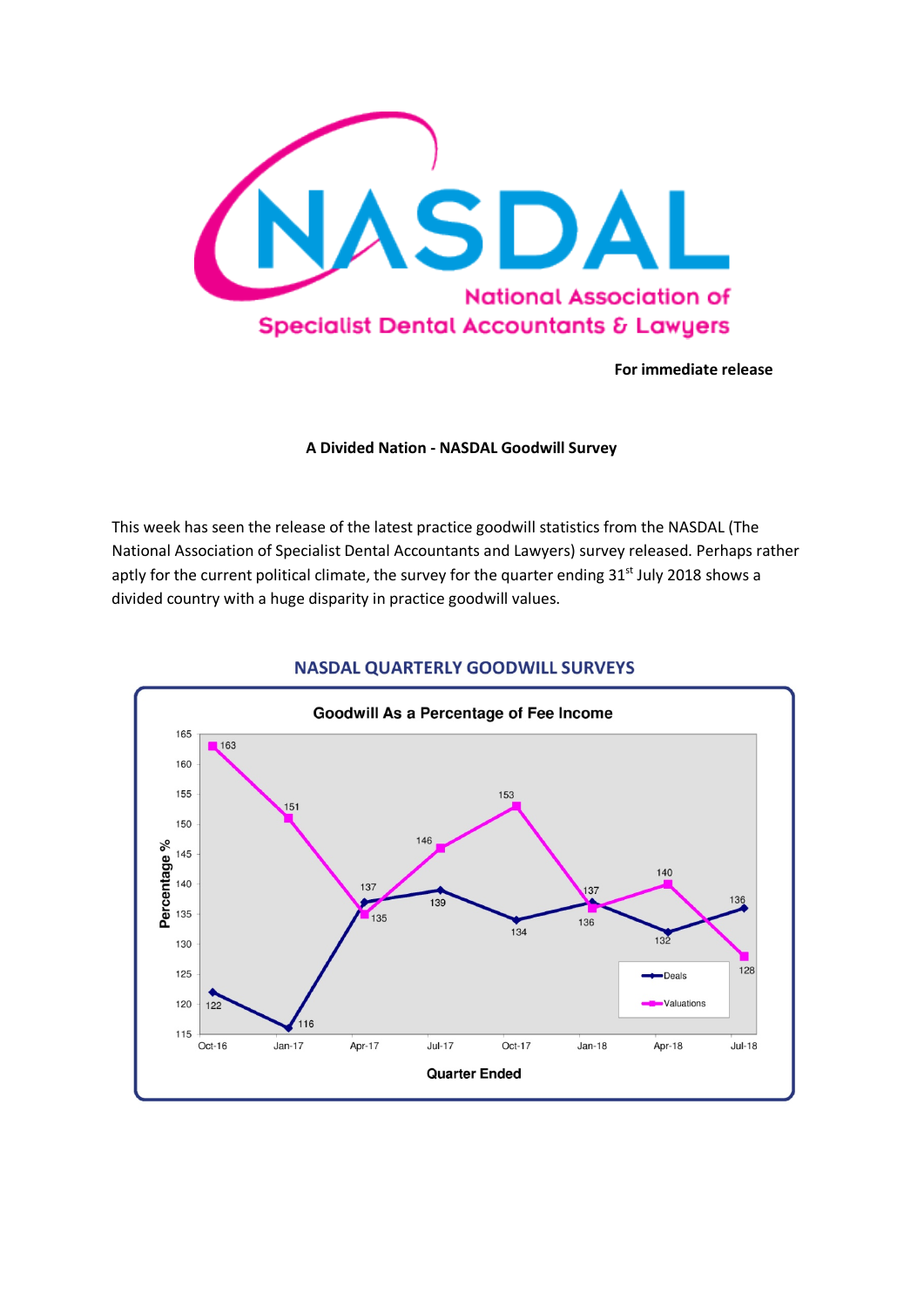Across the quarter, NASDAL members acted for their clients in the sale of practices with a range of values between 47% of gross fees and 313% of gross fees. A wide range indeed. The headline figure for deals was up slightly - an average goodwill value of 136% of gross fees – a return to the level of the quarter ending  $31<sup>st</sup>$  January 2018. Average valuations saw a big drop of 12% from the quarter ending 31st July 2018. NHS practices are still in huge demand with a significant number of sales in the quarter at considerably over 200% of gross fees.

Alan Suggett, specialist dental accountant and partner in UNW LLP who compiles the goodwill survey, said, "I think that a range of more than 250% illustrates how divided dental practice sales are in the UK (and also how difficult it is to make predictions for the UK market as a whole). When I started specialising in dental accounting, if someone had suggested a goodwill value of 313%, they would have been laughed at! But, if your practice 'ticks the right boxes' then it seems that the market will pay what you want. However, if it doesn't, you may have trouble selling it at all."

In Scotland, Cliff Fleming, partner at Condie & Co Chartered Accountants based in Fife said, "The valuations attributed by certain valuers have been in excess of what the market has been prepared to bear, primarily dictated by what the financial institutions are prepared to fund. As a result of this, during 2018 valuations have moved closer to deal prices rather than the other way around. This has helped to alleviate difficult discussions between buyers / sellers when buyers have to educate sellers as to what their practice is actually worth in the market place!"

# **Corporates return to the market?**

Alan Suggett also added, "There is a whisper in the market that 2019 will see *ALL* of the corporates buying practices again. This time may see a little more focus and selection about where and what type of practice is to be bought. Watch this space."

The goodwill figures are collated from accountant and lawyer members of NASDAL on a quarterly basis in order to give a useful guide to the practice sales market. These figures relate to the quarter ending 31<sup>st</sup> July 2018.

NASDAL reminds all that as with any averages, these statistics should be treated as a guideline only.

### **ENDS**

# Note to editors:

NASDAL, the National Association of Specialist Dental Accountants and Lawyers, was set up in 1998. It is an association of accountants and lawyers who specialise in acting for and looking after the accounting, tax and legal affairs of dentists. It is the pre-eminent centre of excellence for accounting, tax and legal matters concerning dentists. Its members are required to pass strict admission criteria, and it regulates the performance of its members to ensure high standards of technical knowledge and service.